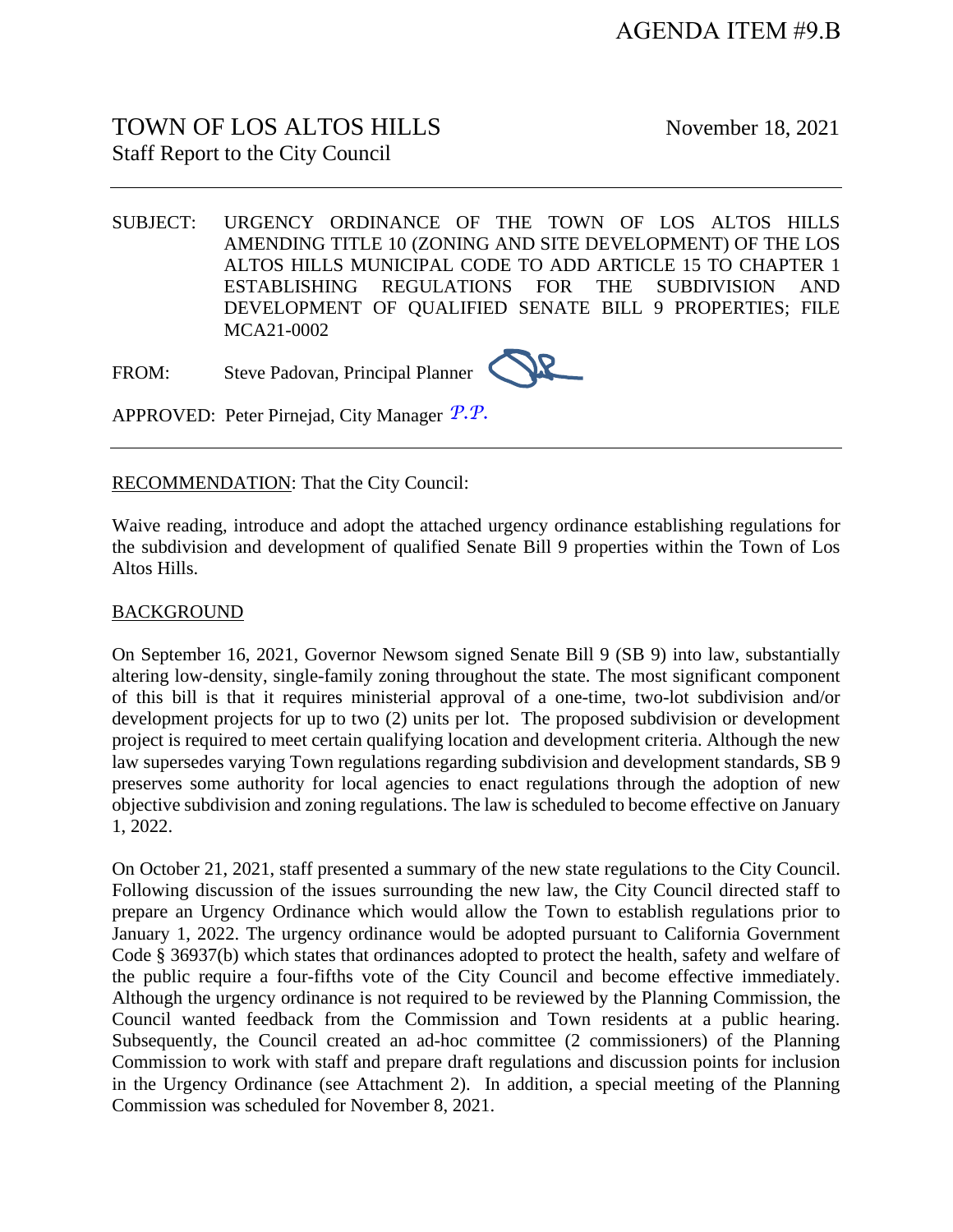Staff Report to the City Council Urgency Ordinance for SB 9 Projects November 18, 2021 Page 2 of 4

### DISCUSSION

The purpose of the Urgency Ordinance is to establish objective standards and regulations to govern the subdivision of parcels and the development of new dwellings on residential parcels in Town that are subject to recently passed Senate Bill 9. The establishment of these regulations will result in the orderly subdivision and development of parcels while ensuring that the new units are consistent with the semi-rural character of the Town and to minimize impacts with regards to public infrastructure and public safety. The draft regulations establish what types of parcels are eligible for a lot-split, the size and shape of the parcels, the scale of development, and design standards for proposed dwellings. The Urgency Ordinance is effective for a period of forty-five (45) days from its date of adoption. However, within that time period, the City Council can hold a public hearing to extend the ordinance for an additional 22 months and 2 weeks. Staff is anticipating that the Urgency Ordinance will be placed on the December 16, 2021 agenda to extend the effective date of the ordinance.

Based on the initial guidance provided by staff and the City Council, the ad-hoc committee met with several residents and staff during the week of October 22<sup>nd</sup> to the 29<sup>th</sup> to discuss potential code language options. A list of talking points was created and the ad-hoc committee met with staff on November 1, 2021, to clarify and organize the list. The primary focus of the ordinance code language was to focus on limiting overdevelopment of existing parcels and to discourage lot splits by providing a floor area incentive if a parcel remains intact. Based on these ideas, staff prepared the draft ordinance.

### Contents of Proposed Urgency Ordinance

The urgency ordinance establishes an applicable set of regulations to allow for the ministerial review of SB 9 projects in a comprehensive and thorough manner while being consistent with the Town's rural character and its General Plan. Its adoption will also permit staff additional time to develop a more comprehensive set of regulations that thoroughly address all issues.

The ordinance regulations contain the following sections:

- Purpose and Intent.
- Definitions. Provides definitions and clarification for commonly used terms in the new code.
- Eligibility of properties for a subdivision. Establishes the types of properties that cannot be subdivided due to the following: a previous SB 9 subdivision; historical designation; demolition of existing affordable housing or rental unit; existing natural hazards; environmental constraints, parcels encumbered with an open space easement; farmlands; wetlands; hazardous waste sites. These criteria are taken primarily from the state law.
- Objective standards and requirements for a subdivision. Provides objective requirements for the ministerial evaluation of a two-lot subdivision by regulating minimum lot area, parcel width, access, grant of easements, utilities, and deed restrictions on further subdivisions and the provision of income restricted units.
- Objective standards and requirements for dwelling units on a parcel that is not being subdivided. – Continues to use the Town's current formulas to determine maximum floor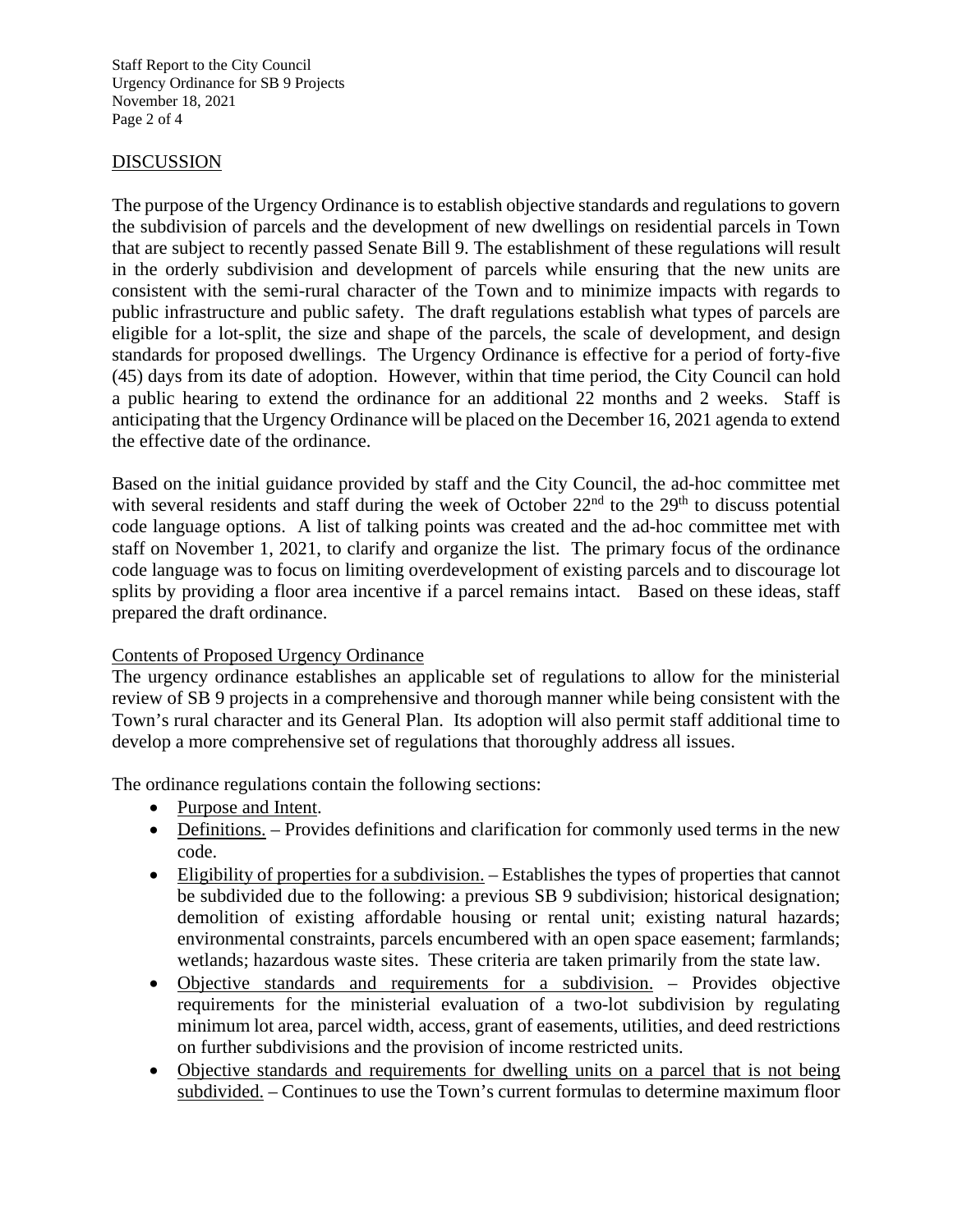area (MFA) and maximum development area (MDA) for the existing parcel, allows for 4 units on the parcel, requires a signed affidavit that the owner intends to live on the parcel for 3 years, and places limits on SB 9 units with a maximum permitted floor area of 800 square feet, one parking space, 16-foot height limit, and rental limitations. The regulations also provide an incentive to increase the floor area of an SB 9 unit if the parcel is not subdivided.

- Objective standards and requirements for dwelling units on a subdivided parcel. Similar to the previous section but strictly limits the number of units to 2 (no ADU or JADU) and limits the floor area of any new SB 9 units to a maximum of 800 square feet. The regulations also require that all new units are affordable to very low and low-income residents.
- Objective building design requirements for all SB 9 projects. Provides objective standards for the development of dwelling units on all SB 9 projects. Includes materials types, exterior and roof colors, lighting, fire sprinklers, landscaping and location of structures.
- Permit review process. Requires ministerial review of all projects.
- Fees.
- Owner Occupancy Compliance.

# Planning Commission Discussion

On November 8, 2021, the Planning Commission held a public hearing to discuss the draft ordinance and the proposed code language. Four commissioners were present with the fifth being absent and unable to attend. The Commission accepted numerous public comments from residents who spoke overwhelmingly in favor of limits on SB 9 developments and staff responded to questions.

Following the conclusion of public comments, the Commission went line by line through the text of the ordinance making clarifications, corrections and deletions. The Commissioners agreed that development should be limited to the minimum required by state law (800 square feet for any new SB 9 units, 16 feet in height, etc.), that new units should be deed restricted to very low and lowincome residents to aid the Town's in achieving its new RHNA figure, and that lot splits should be strongly discouraged. The code language was subsequently modified to include an incentive that allows an undivided parcel to have a primary unit, a 1,600 square foot SB 9 unit, an ADU and a JADU if the owner voluntarily places a deed restriction on their property that precludes subdivision of the parcel.

At the conclusion of their discussion, the Commission voted 3-0 (the internet connection failed and one commissioner could not reconnect to the meeting for the final 30 minutes) to forward a recommendation to the City Council to adopt the amended ordinance language. Not all issues raised at the meeting were resolved, including potential penalties for non-compliance with the 3 year residency requirement. However, the Commission was unanimous on their primary focus of limiting overdevelopment of existing parcels and to discourage lot splits. All agreed upon corrections from the meeting have been incorporated into the language of the attached urgency ordinance.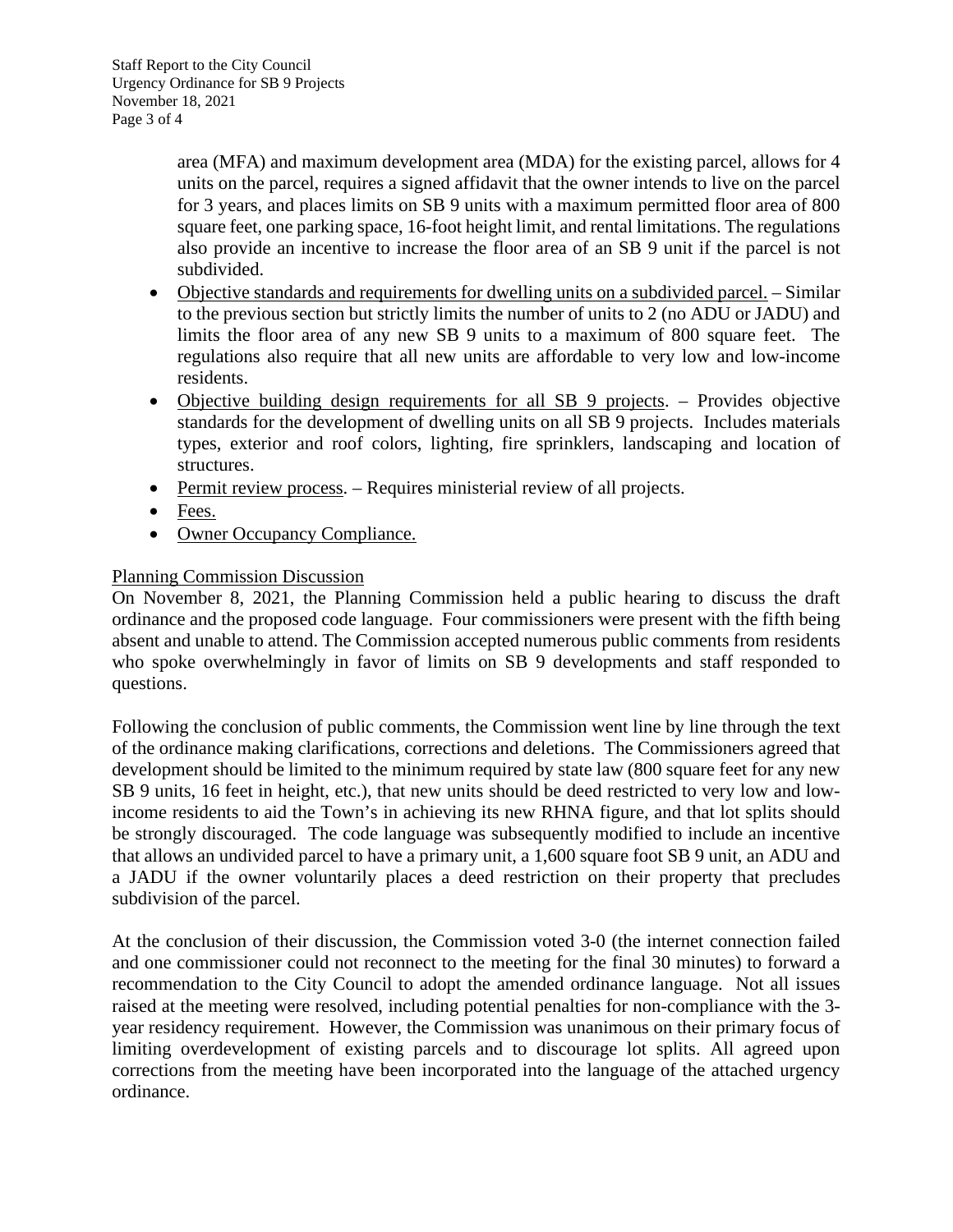Staff Report to the City Council Urgency Ordinance for SB 9 Projects November 18, 2021 Page 4 of 4

# **CONCLUSION**

This urgency ordinance establishes a thorough and complete set of regulations that will allow staff to comprehensively review all new SB 9 related development applications starting January 1, 2022 and enforce objective standards that retain the character of the community. In addition, it will ensure that the Town remains compliant with current state law. This ordinance will also provide the basis for developing permanent regulations through future public hearings with the Planning Commission, where residents can provide additional public input and ultimately be reviewed and adopted by the City Council. Staff will also monitor and track the number of projects submitted under this article and provide updates to the City Council as requested.

# PUBLIC COMMENTS/NOTICE

A public notice was placed in the local paper and posted throughout the Town at least ten days prior to the meeting. Attachment 2 contains public comments that were received as of the November 8, 2021 Planning Commission meeting and up to the preparation of this report on November 10, 2021.

# FISCAL IMPACT

The preparation of the urgency ordinance has resulted in staffing costs which are borne directly by the Town. Fees currently established and approved by the City Council will be collected to cover the review of SB 9 subdivision and development projects.

### ENVIRONMENTAL CLEARANCE (CEQA)

The adoption of this urgency ordinance is exempt from the California Environmental Quality Act (CEQA) pursuant to the general rule described in Section 15061(b)(3) of the CEQA Guidelines, because the ordinance does not have the potential to cause a significant effect on the environment.

### ATTACHMENTS

- 1. Urgency Ordinance Establishing Regulations for Qualified SB 9 Subdivisions and Development
- 2. Public Comments Received as of November 8, 2021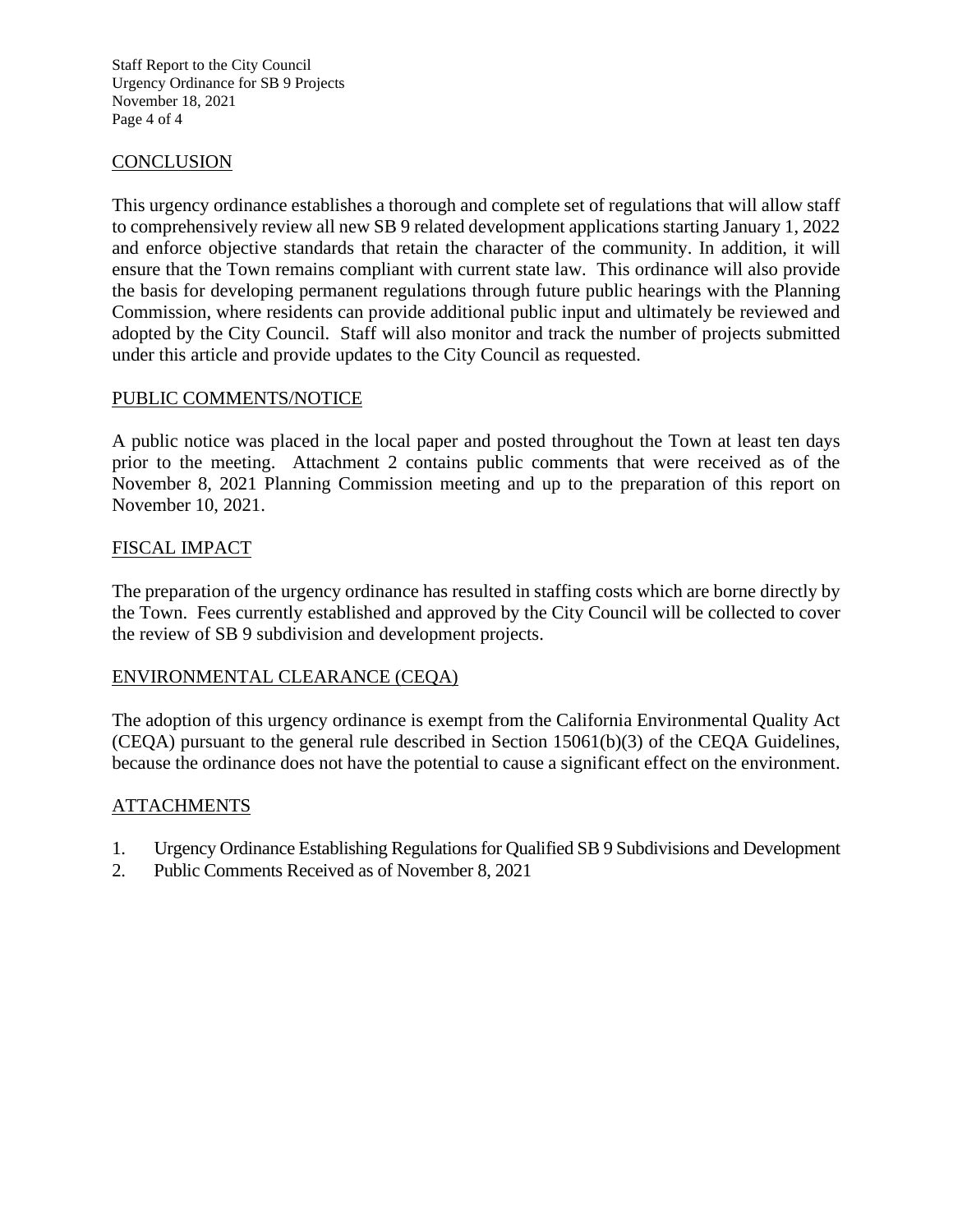Attachment 1

# **ORDINANCE \_\_\_\_\_\_**

# **AN URGENCY ORDINANCE OF THE TOWN OF LOS ALTOS HILLS AMENDING TITLE 10 (ZONING AND SITE DEVELOPMENT) OF THE LOS ALTOS HILLS MUNICIPAL CODE TO ADD ARTICLE 15 TO CHAPTER 1 ESTABLISHING REGULATIONS FOR THE SUBDIVISION AND DEVELOPMENT OF QUALIFIED SENATE BILL 9 PROPERTIES**

**WHEREAS**, this Ordinance is adopted as an urgency ordinance pursuant to Government Code Section 65858. The facts constituting the urgency are as follows:

- a) A severe housing crisis exists in the state with the demand for housing outstripping supply.
- b) In September 2021, Governor Newsom signed into law Senate Bill 9 ("SB 9"), entitled the "California Home Act". Among other provisions, this bill adds Sections 65852.21and 66411.7 to the Government Code and becomes effective on January 1, 2022.
- c) SB 9 requires cities and counties, including the Town of Los Altos Hills ("Town"), to ministerially approve a parcel map for an urban lot split and/or a proposed housing development containing a maximum of two residential units within a single-family residential zone, if the two-unit or subdivision project meets certain statutory criteria. SB 9 specifies that proposed projects and subdivisions cannot be proposed in prohibited locations under Government Code Section 65913.4(a)(6)(B)-(K), such as in an earthquake fault zone, lands under conservation easement, a federally designated flood plain, and high fire hazard severity zones as defined under state law.
- d) SB 9 further restricts the standards and regulations that local agencies, including the Town, may impose on qualifying two-unit or subdivision projects. For example, SB 9 specifies that local agencies may impose only objective zoning, subdivision, and design standards that do not conflict with the statutes, but such standards must not physically preclude a unit size of 800 square feet. In addition, SB 9 permits a local agency to deny a proposed twounit or subdivision project only if the agency's Building Official makes a written finding based on preponderance of the evidence that the proposed project would have a specific, adverse impact upon public health and safety or the physical environment, which is a very high standard for municipalities to meet under the statute.
- e) The Town's natural beauty including the hills and views of the Bay, and significant residential communities is a uniquely valuable public resource. A significant number of parcels within the Town are also within high fire hazard severity zones, earthquake fault zones and/or covered by conservation/open space easements. The Town has substantial interests in protecting the community against these hazards and restrictions in promoting development projects. The reasonably regulated and orderly development of single-family residential construction and subdivision projects as permitted by SB 9 is desirable, and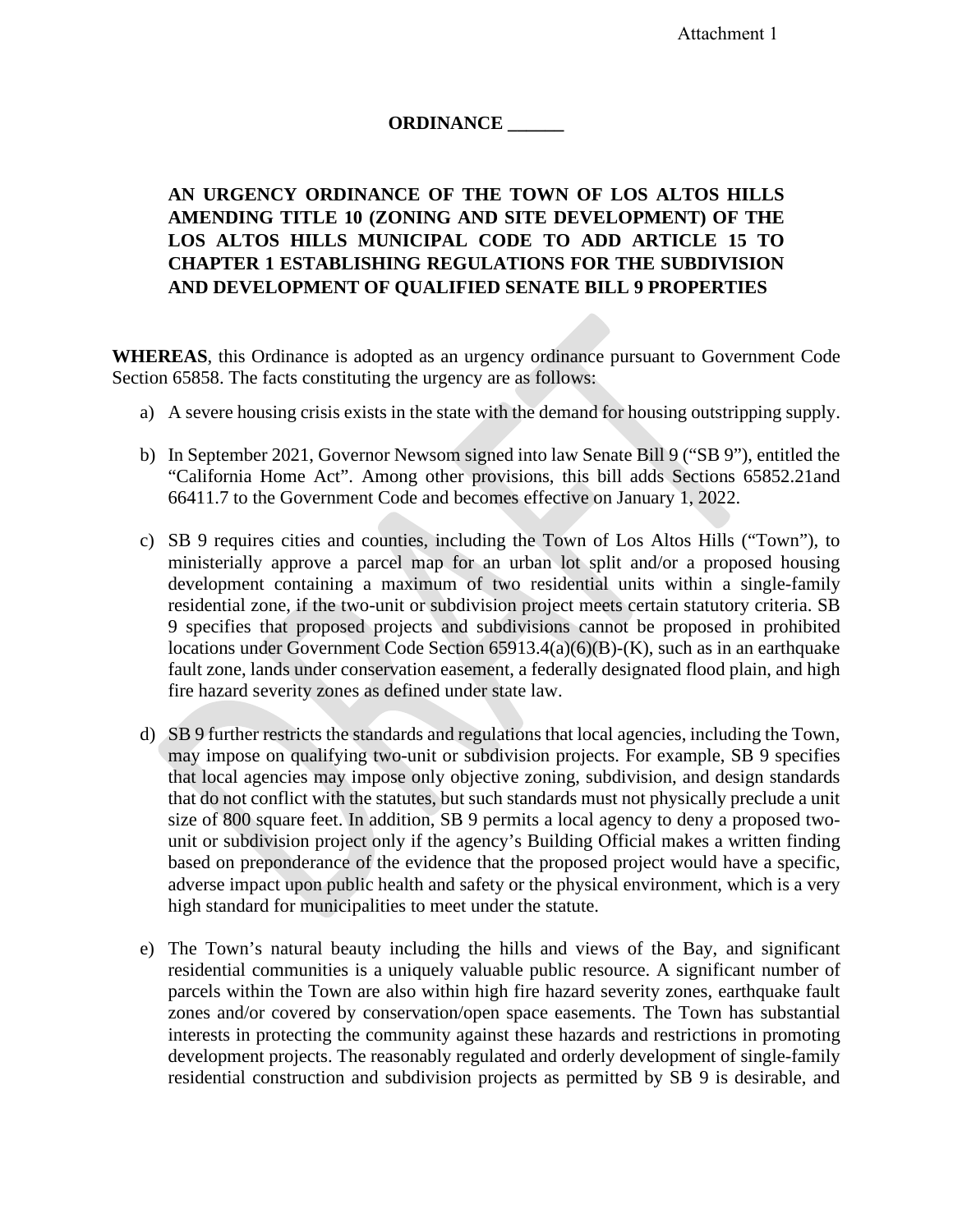unregulated or disorderly development represents an ever-increasing and true threat to the health, welfare and safety of the community.

- f) The default standards contained in the new state law include no objective zoning, subdivision, and design standards, including those contained in the Town's Zoning Ordinance such as, for example, floor area, height, fencing regulations, subdivision and site development standards and regulations that require development projects including accessory dwelling units be designed to respect the visual and acoustic privacy of primary residences on contiguous lots and to preserve the scenic views of principle structures on contiguous lots.
- g) The Town has received multiple public inquiries from architects, developers, and residents regarding SB 9 development projects and the new state law, underscoring the need for the Town to update its regulatory scheme to bring it into compliance with the requirements of the bill.
- h) SB 9 specifically authorizes local agencies to impose objective zoning, subdivision, and design standards consistent with the bill's provisions, and to adopt an ordinance to implement its provisions. SB 9 further provides that such ordinances are not considered a "project" under the California Environmental Quality Act (CEQA).
- i) On November 18, 2021, the City Council considered the following amendment to the Zoning Ordinance for the purpose of amending its local regulatory scheme pertaining to single-family home developments and subdivisions in a manner that complies with the new state law and is consistent with California Government Code Sections 65852.21and 66411.7, as amended.
- j) California Government Code Section 65858 authorizes the Town to adopt an interim urgency measure by a four-fifths (4/5ths) vote where necessary to protect the public health, safety, and welfare without following the procedures otherwise required prior to adoption of a zoning ordinance.
- k) Any interim urgency measure adopted pursuant to Government Code Section 65858 shall be of no further force and effect forty-five (45) days from its date of adoption unless extended by the legislative body. During the effective term of the urgency ordinance, Town staff intends to undertake further study and present its recommendations to the City Council regarding permanent revisions to the Town's regulatory scheme pertaining to residential development and subdivision projects and consistent with the goals and policies of the Town's General Plan, California Planning and Zoning Law, and the provisions of California Government Code Section 65858.

**WHEREAS**, the City Council finds and determines that the immediate preservation of the public health, safety and welfare requires that this Ordinance be enacted as an urgency ordinance pursuant to Government Code Section 65858, and take effect immediately upon adoption. Therefore, this Ordinance is necessary for the immediate preservation of the public peace, health, safety and welfare and its urgency is hereby declared.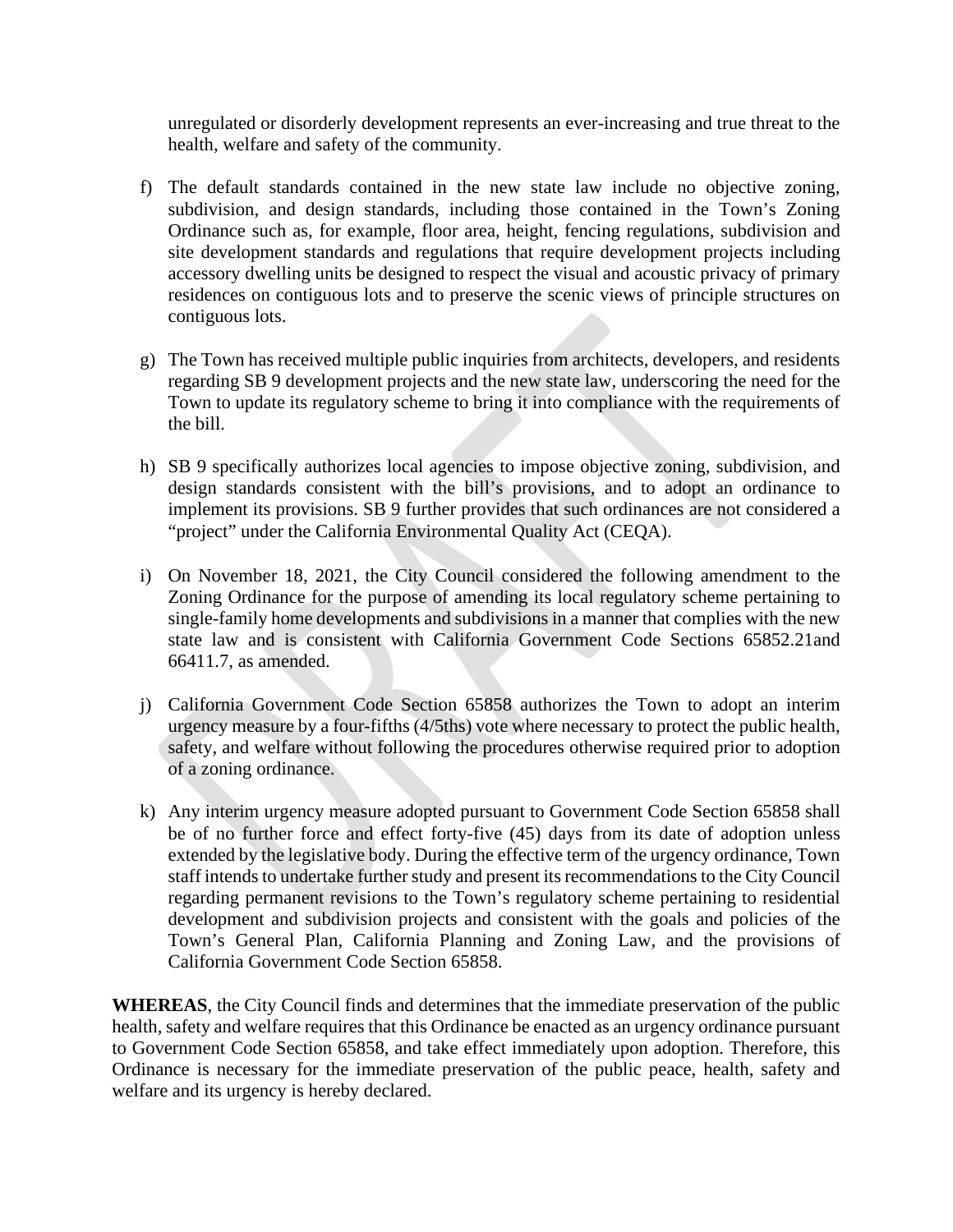**WHEREAS**, pursuant to Section 15001 of the California Environmental Quality Act (CEQA) Guidelines, this ordinance is exempt from CEQA based on the following:

> (1) This Ordinance is not a project within the meaning of Section 15378 of the State CEQA Guidelines, because it has no potential for resulting in physical change in the environment, directly or ultimately.

> (2) This Ordinance is categorically exempt from CEQA under Section 15308 of the CEQA Guidelines as a regulatory action taken by the Town pursuant to its police power and in accordance with Government Code Section 65858 to assure maintenance and protection of the environment pending the evaluation and adoption of contemplated local legislation, regulation and policies.

> (3) This Ordinance is not subject to CEQA under the general rule in CEQA Guidelines Section 15061(b)(3) that CEQA applies only to projects which have the potential for causing a significant effect on the environment. For the reasons set forth in subparagraphs (1) and (2), above, it can be seen with certainty that there is no possibility that this ordinance will have a significant effect on the environment.

**NOW, THEREFORE**, the City Council of the Town of Los Altos Hills does hereby ordain as follows:

# **SECTION I**. **FINDINGS.**

Based on the entirety of the record as described above, the City Council for the Town of Los Altos Hills hereby makes the following findings:

1. All of the facts and recitals above are true, correct, incorporated herein and made a part hereof such that there exists a current and immediate threat to the public health, safety, and welfare requiring immediate implementation of an urgency ordinance to regulate residential development projects, subdivisions and site developments in the Town of Los Altos Hills.

2. The urgency ordinance is necessary for the immediate preservation of the public peace, health, and safety because the subdivision of lots and design and construction of singlefamily residences, duplexes and accessory dwelling units pursuant to Senate Bill 9 (SB 9) without adequate standards can cause: land use and site development conflicts and incompatibilities including public safety, visual, privacy, acoustic and aesthetic impacts which would negatively impact the public welfare and the unique quality and character of the Town.

3. Based on the recent amendments to state law with respect to the regulation of SB 9 units and lot subdivisions, there is a need for the Town to update its current codes.

4. Pursuant to Section 15001 of the California Environmental Quality Act (CEQA) Guidelines, this ordinance is exempt from CEQA based on the following: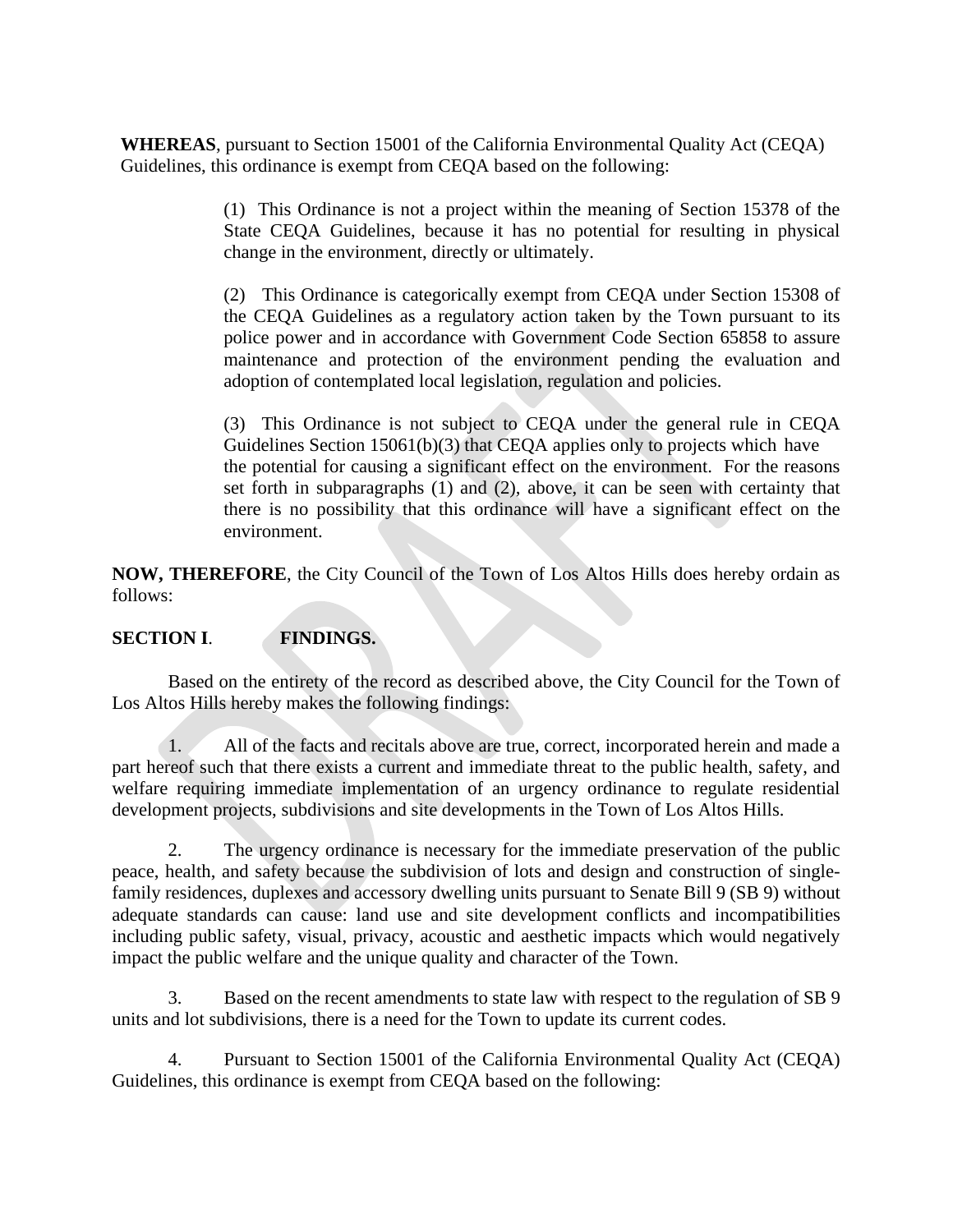- (a) This Ordinance is not a project within the meaning of Section 15378 of the State CEQA Guidelines, because it has no potential for resulting in physical change in the environment, directly or ultimately.
- (b) This Ordinance is categorically exempt from CEQA under Section 15308 of the CEQA Guidelines as a regulatory action taken by the Town pursuant to its police power and in accordance with Government Code Section 65858 to assure maintenance and protection of the environment pending the evaluation and adoption of contemplated local legislation, regulation and policies.
- (c) This Ordinance is not subject to CEQA under the general rule in CEQA Guidelines Section 15061(b)(3) that CEQA applies only to projects which have the potential for causing a significant effect on the environment. For the reasons set forth in subparagraphs (1) and (2), above, it can be seen with certainty that there is no possibility that this ordinance will have a significant effect on the environment.

#### **SECTION II. AMENDMENT.**

A new Article 15, entitled Objective Standards for Qualified Senate Bill 9 Subdivisions and Development Projectsis hereby added to Chapter 1 of Title 10 of the Los Altos Hills Municipal Code to read as set forth in Exhibit A to this Ordinance, which is hereby incorporated as though set forth in full herein.

# **SECTION III. CONFLICTING PROVISIONS DEEMED INEFFECTIVE DURING ORDINANCE OPERATIVE PERIOD.**

Any provision of the Municipal Code relating to residential development and lot subdivision standards which is in conflict with this ordinance is hereby deemed ineffective during the ordinance's operative period.

### **SECTION IV. SEVERABILITY.**

If any provision of this ordinance or the application thereof to any person or circumstance is held invalid or unconstitutional the remainder of this ordinance, including the application of such part or provision to other persons or circumstances shall not be affected thereby and shall continue in full force and effect. To this end, provisions of this ordinance are severable. The City Council of the Town of Los Altos Hills hereby declares that it would have passed each section, subsection, subdivision, paragraph, sentence, clause, or phrase hereof irrespective of the fact that any one or more sections, subsections, subdivisions, paragraphs, sentences, clauses, or phrases be held unconstitutional, invalid, or unenforceable.

#### **SECTION V. EFFECTIVE DATE AND PUBLICATION.**

This ordinance is an urgency ordinance enacted under California Government Code 65858. This urgency ordinance is effective upon adoption by a four-fifths (4/5) vote of the City Council.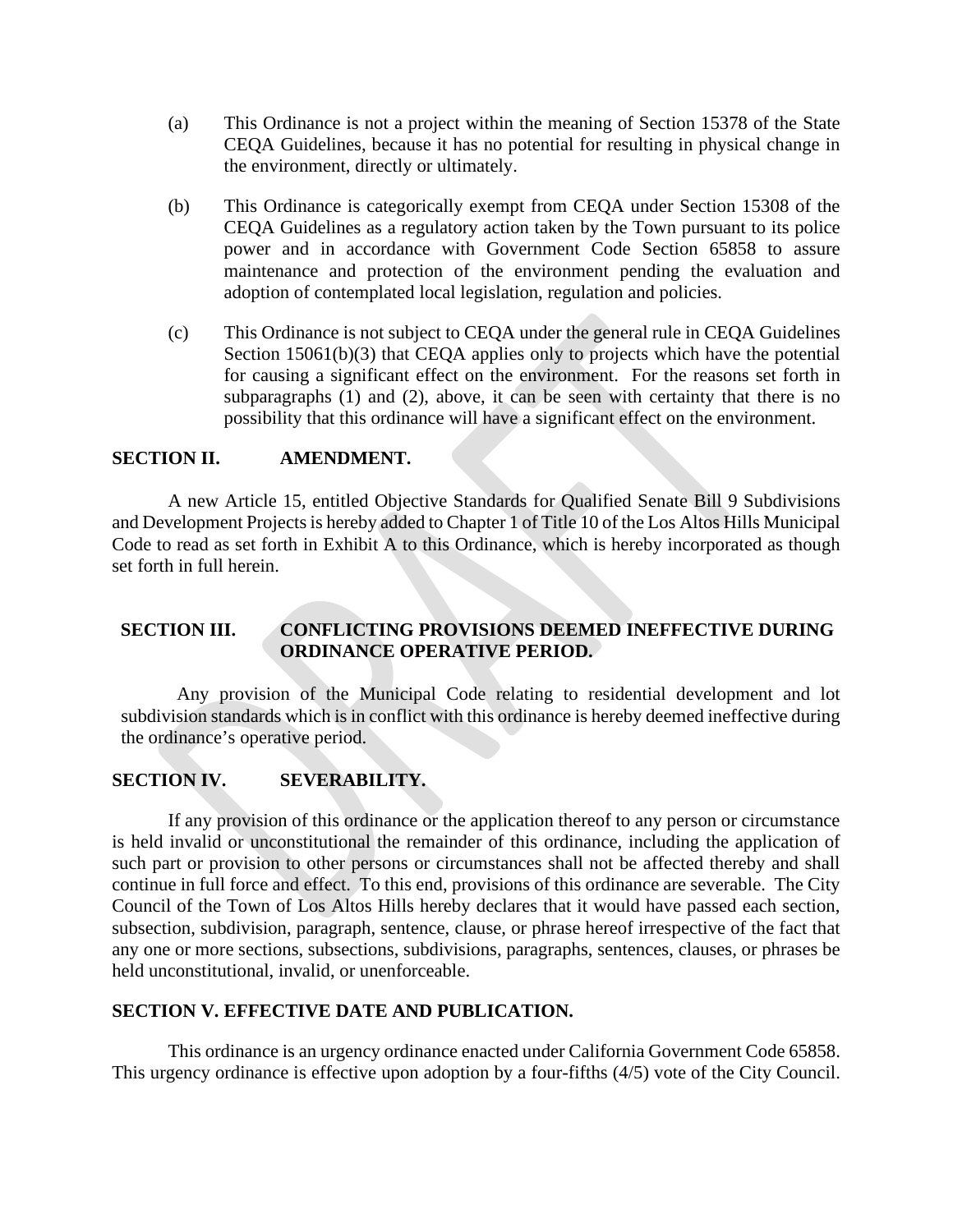This urgency ordinance shall be of no further force and effect forty-five (45) days from its date of adoption unless extended by the City Council.

Within fifteen days after the passage of this ordinance, the Town Clerk shall cause this ordinance or a summary thereof to be published once, with the names of those Town Councilmembers voting for or against it in a newspaper of general circulation in the Town of Los Altos Hills, as required by law.

| <b>INTRODUCED:</b>   | November 18, 2021 |       |  |
|----------------------|-------------------|-------|--|
| PASSED:              |                   |       |  |
| AYES:                |                   |       |  |
| NOES:                |                   |       |  |
| <b>ABSTENTIONS:</b>  |                   |       |  |
| <b>ABSENT:</b>       |                   | BY:   |  |
| ATTEST:              |                   | Mayor |  |
| City Clerk           |                   |       |  |
| APPROVED AS TO FORM: |                   |       |  |
| <b>City Attorney</b> |                   |       |  |
| 5007794.1            |                   |       |  |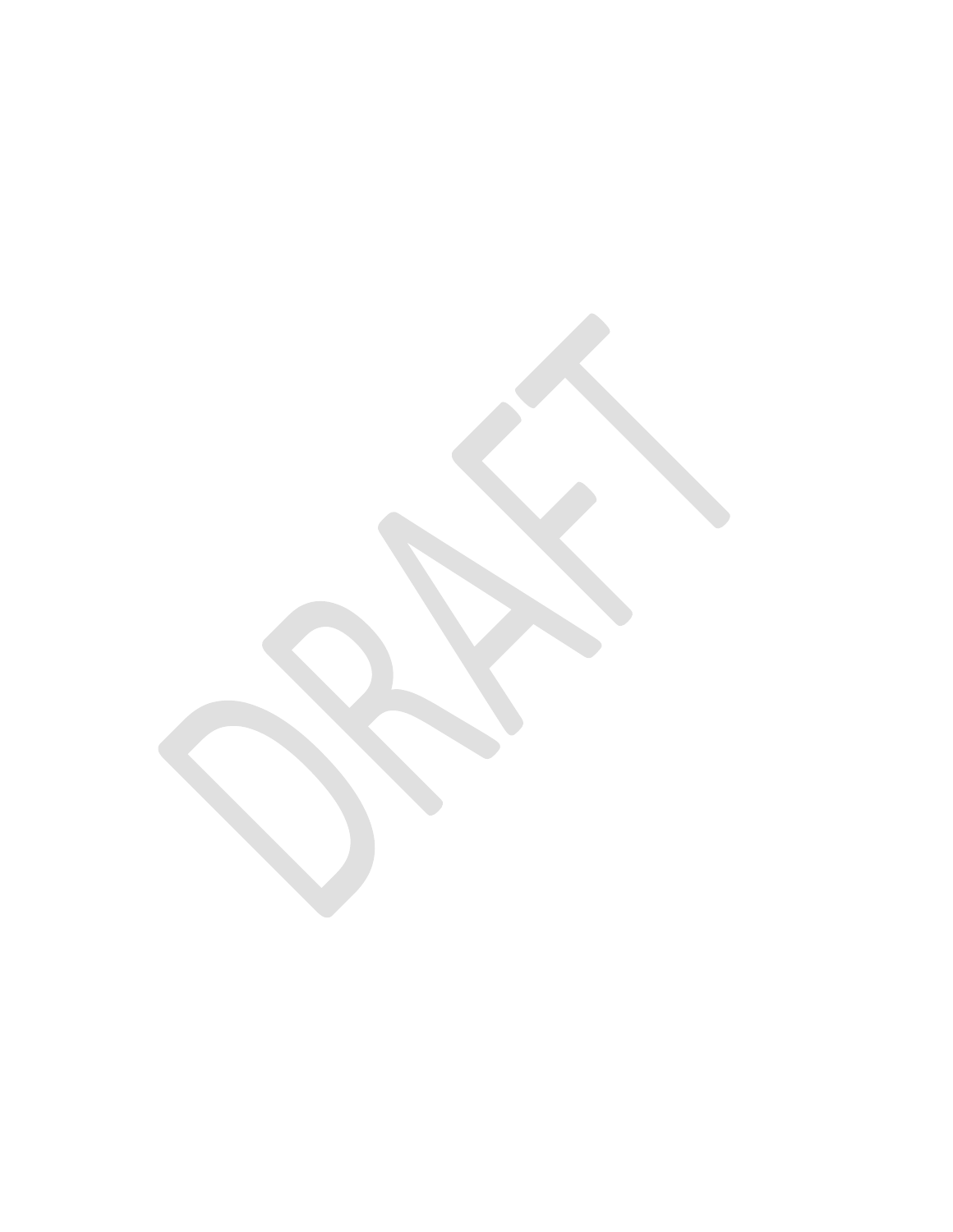# **EXHIBIT A**

# **Title 10. Zoning and Site Development**

# **Chapter 1. Zoning**

# **Article 15. Objective Standards for Qualified Senate Bill 9 Subdivisions and Development Projects**

### **10-1.1501 [Purpose and Intent.](http://qcode.us/codes/sunnyvale/view.php?topic=19-5-19_76-19_76_010&frames=on)**

The purpose of this article is to establish objective standards and regulations to govern the development of qualified Senate Bill 9 subdivisions and development projects on residential zoned properties within the Town of Los Altos Hills. The establishment of these regulations will result in the orderly subdivision and development of qualified Senate Bill No. 9 (2021) ("SB 9") projects while ensuring that the new units are consistent with the semi-rural character of the Town and do not create any significant impacts with regards to public infrastructure or public safety. The regulations are established to implement the requirements under California Government Code Sections 65852.21 and 66411.7.

### **10-1.1502 Definitions.**

For purposes of this article, the following definitions apply:

- (a) "Accessory dwelling unit" or "ADU", means an attached or a detached residential dwelling unit that provides complete independent living facilities for one or more persons and is located on a parcel with a proposed or existing primary residence. It shall include permanent provisions for living, sleeping, eating, cooking, and sanitation on the same parcel as the single-family or multi-family dwelling is or will be situated. An accessory dwelling unit also includes an efficiency unit and a manufactured home, as defined in Section 18007 of the Health and Safety Code.
- (b) "Dwelling unit" includes an ADU, JADU, a primary dwelling unit, and a SB 9 dwelling unit.
- (c) "Junior accessory dwelling unit" or "JADU", or "efficiency unit", means a dwelling unit that is up to 500 square feet in size and contained entirely within an existing primary dwelling unit that provides an efficiency kitchen and a separate exterior entrance, and may include separate sanitation facilities, or may share sanitation facilities with the existing structure.
- (d) "Conservation Easement" means restrictive covenants that run with the land and bind upon successive owners that protects against future development such as preservation of open space, scenic, riparian, historical, agricultural, forested, or similar conditions. Open space and riparian easements are included in this definition.
- (e) "Existing dwelling unit" means a primary dwelling unit or other dwelling unit on a parcel that exists prior to any voluntary demolition or reconstruction or remodel where more than 50% of the exterior wall framing has been removed or altered. Any existing dwelling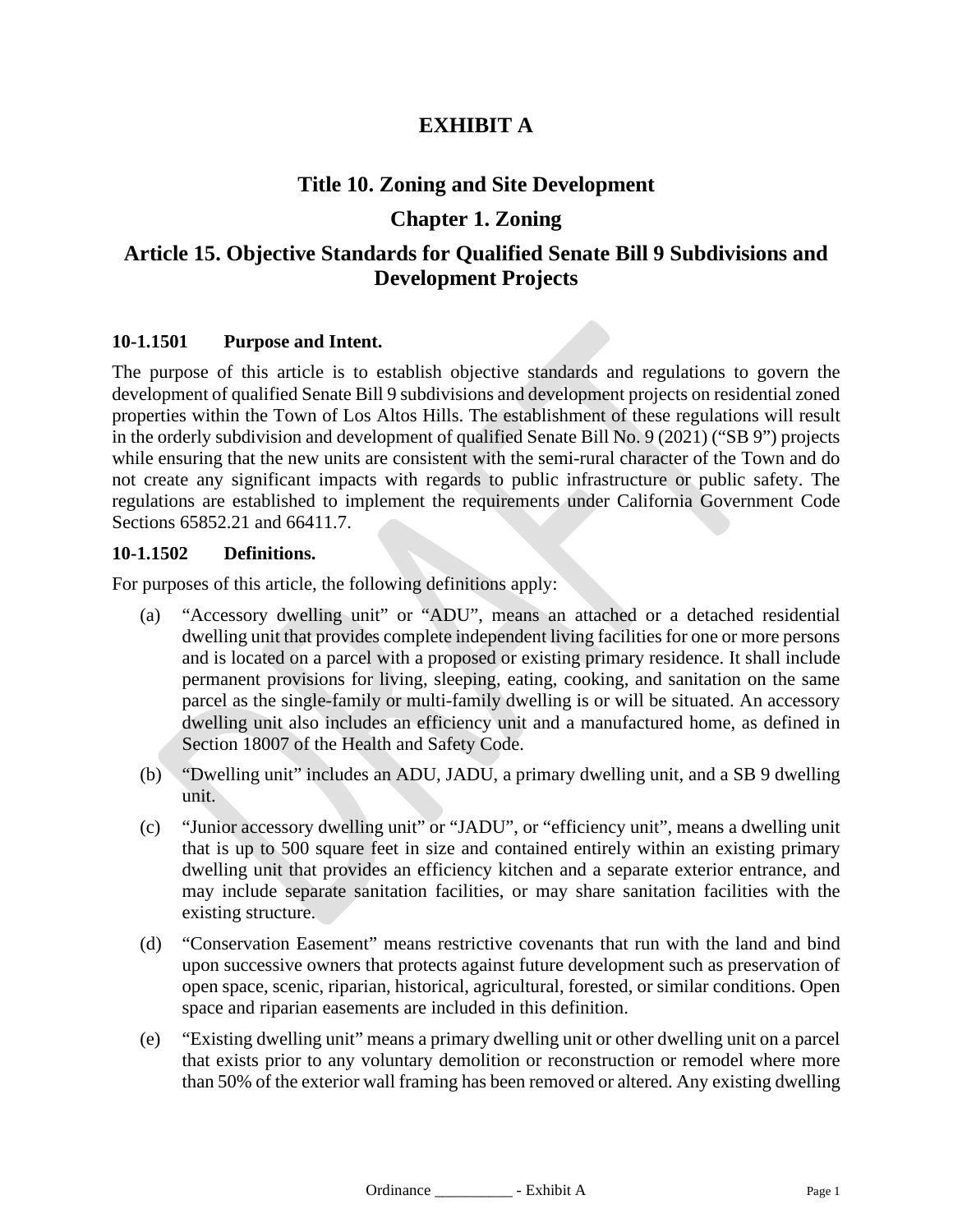unit where more than 50% of the exterior wall framing has been removed is considered a new dwelling for purposes of this article.

- (f) "Panhandle" means the narrow strip of land on a flag lot, typically less than 30 feet in width, that provides access to a public or private road.
- (g) "Primary dwelling unit" means a single-family residence on the parcel and is the larger of the two if there is an existing accessory dwelling unit on the parcel.
- (h) "Private Road" means a road, way, or street in private ownership and under private maintenance, not offered for dedication as a public road, way, place, or street, which affords the principal means of access to three or more lots or parcels which do not have frontage on a public street.
- (i) "SB 9 dwelling unit" or "SB 9 unit" means a dwelling unit that is developed using the provisions in this article and the provisions identified in California Government Code Sections 65852.21 and 66411.7.

# **10-1.1503 Eligibility of properties for a subdivision.**

The following parcels are not eligible for a subdivision under this article:

- (a) Any parcel that was established through a prior exercise of a subdivision as provided for in this article.
- (b) Any parcel proposing to be subdivided that is adjacent to another parcel where either the owner of the parcel proposing to be subdivided or any person acting in concert with said owner has previously subdivided that adjacent parcel using the provisions in this article. For the purposes of this article, "any person acting in concert" with the owners includes, but is not limited to, an individual or entity operating on behalf of, acting jointly with, or in partnership or another form of cooperative relationship with, the property owner.
- (c) Any parcel located within an historic district or included on the State Historic Resources Inventory, as defined in Section 5020.1 of the Public Resources Code, or a parcel within a site that is designated or listed as a Town of Los Altos Hills or Santa Clara County landmark or historic property or district pursuant to a Town of Los Altos Hills or Santa Clara County ordinance.
- (d) Any parcel where the subdivision would require the demolition or alteration of any of the following types of housing:
	- (1) Housing that is subject to a recorded covenant, ordinance, or law that restricts rents to levels affordable to persons and families of moderate, low, or very low income.
	- (2) Housing that is subject to any form of rent or price control through a public entity's valid exercise of its police power.
	- (3) A parcel or parcels on which an owner of residential real property has exercised the owner's rights under Government Code section 7060 et seq. to withdraw accommodations from rent or lease within 15 years before the date that the development proponent submits an application.
	- (4) Housing that has been occupied by a tenant in the last three years.
- (e) Any parcel located with a "Zone F" or "Zone L" hazard zone as designated on the Geotechnical and Seismic Hazard Zones Map for the Town of Los Altos Hills unless the development complies with applicable seismic protection building code standards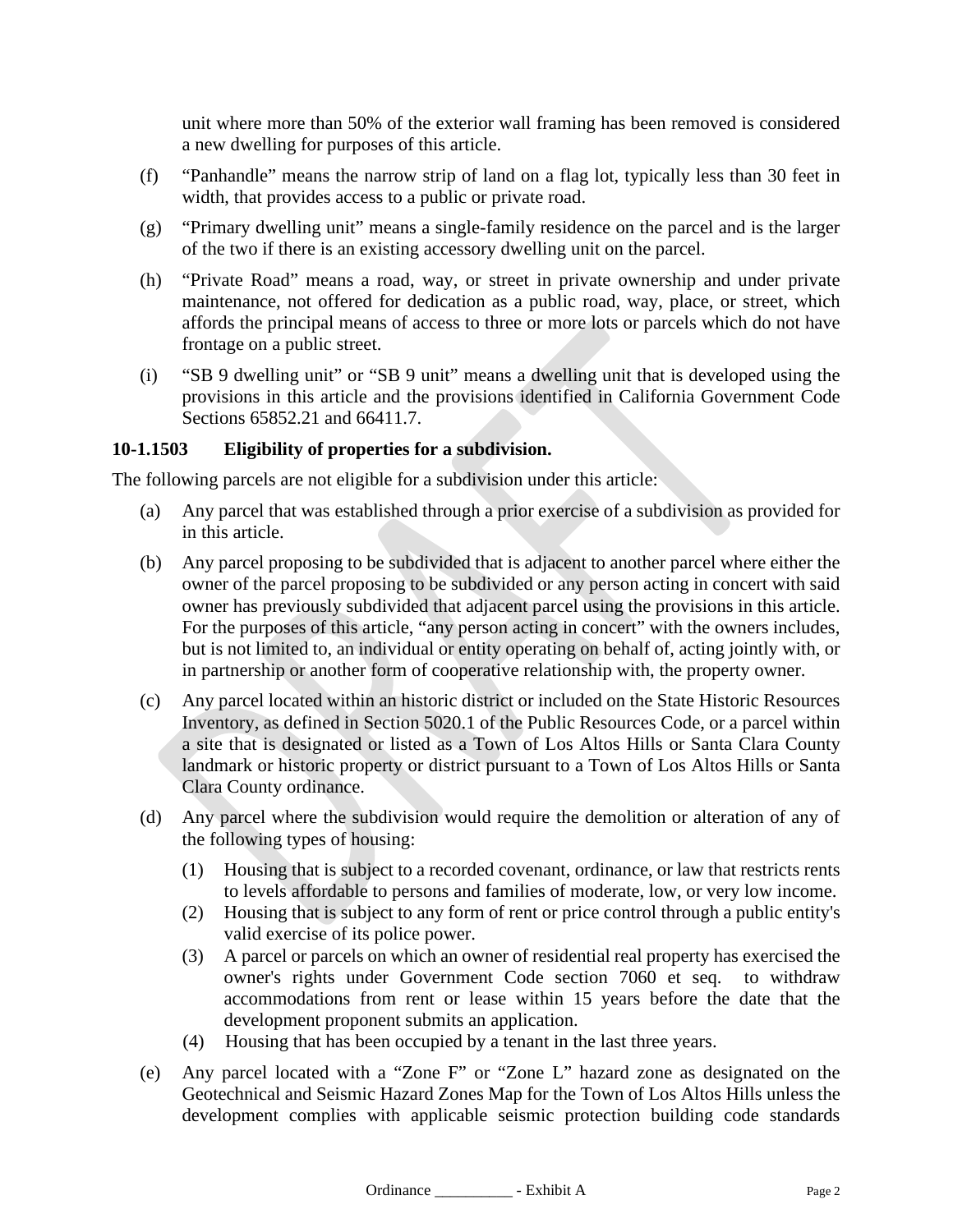adopted by the California Building Standards Commission under the California Building Standards Law (Part 2.5 (commencing with Section 18901) of Division 13 of the Health and Safety Code), and by the Town's Building Department pursuant to Government Code section 8875 et seq.

- (f) Any parcel fully encumbered with a conservation easement or identified for conservation in an adopted natural community conservation plan pursuant to the Natural Community Conservation Planning Act (Chapter 10 (commencing with Section 2800) of Division 3 of the Fish and Game Code), habitat conservation plan pursuant to the federal Endangered Species Act of 1973 (16 U.S.C. Sec. 1531 et seq.), or other adopted natural resource protection plan.
- (g) Any parcel that is designated prime farmland or farmland of statewide importance, as defined pursuant to United States Department of Agriculture land inventory and monitoring criteria, as modified for California, and designated on the maps prepared by the Farmland Mapping and Monitoring Program of the Department of Conservation, or land zoned or designated for agricultural protection or preservation by a local ballot measure.
- (h) Any parcel containing wetlands, as defined in the United States Fish and Wildlife Service Manual, Part 660 FW 2 (June 21, 1993), that would prevent the development of the parcel.
- (i) Any parcel within a very high fire hazard severity zone, as determined by the Department of Forestry and Fire Protection pursuant to Government Code Section 51178, or within a high or very high fire hazard severity zone as indicated on maps adopted by the Department of Forestry and Fire Protection pursuant to Section 4202 of the Public Resources Code. This subsection does not apply to parcels that have been excluded from specific hazard zones by actions of the Town pursuant to Government Code section 51179(b), or parcels that have adopted fire hazard mitigation measures pursuant to existing building standards or state fire mitigation measures applicable to the development.
- (j) Any parcel with a hazardous waste site that is listed pursuant to Government Code Section 65962.5 or a hazardous waste site designated by the Department of Toxic Substances Control pursuant to Section 25356 of the Health and Safety Code, unless the State Department of Public Health, State Water Resources Control Board, or Department of Toxic Substances Control has cleared the site for residential use or residential mixed uses.
- (k) Any parcel within a special flood hazard area subject to inundation by the 1 percent annual chance flood (100-year flood) as determined by the Federal Emergency Management Agency (FEMA) in any official maps published by the FEMA. However, a subdivision and/or development project may be located on a parcel described in this subsection if (1) the parcel is otherwise eligible for approval under the provisions of this article and (2) the project applicant is able to satisfy all applicable federal qualifying criteria demonstrating either of the following are met:
	- (1) The site has been subject to a Letter of Map Revision prepared by the FEMA and issued to the Town.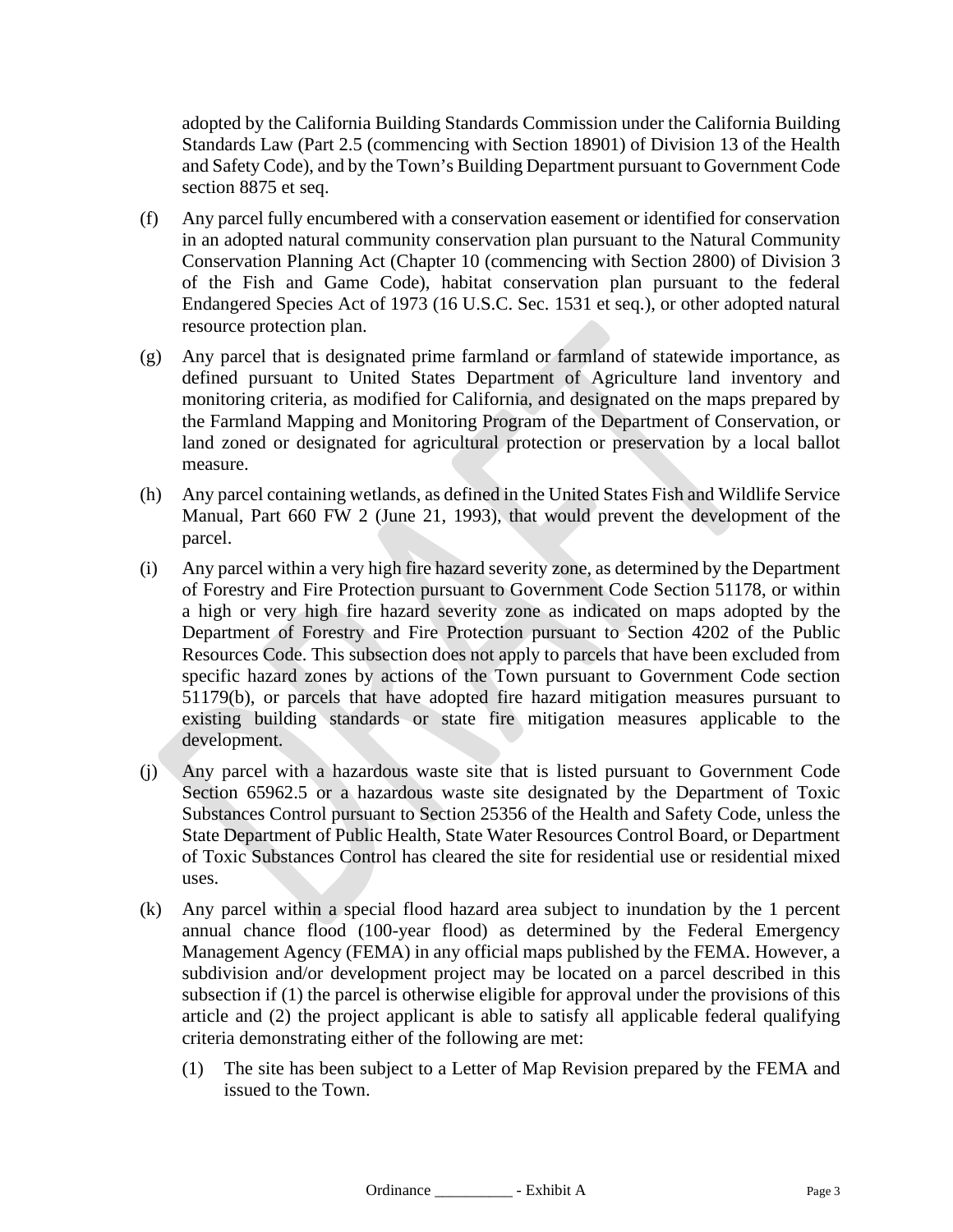- (2) The site meets FEMA requirements necessary to meet minimum flood plain management criteria of the National Flood Insurance Program pursuant to Part 59 (commencing with Section 59.1) and Part 60 (commencing with Section 60.1) of Subchapter B of Chapter I of Title 44 of the Code of Federal Regulations.
- (l) Any parcel within a regulatory floodway as determined by the FEMA in any official maps published by the FEMA, unless the subdivision and/or development project has received a no-rise certification in accordance with Section 60.3(d)(3) of Title 44 of the Code of Federal Regulations.
- (m) Any parcel containing habitat for protected species identified as candidate, sensitive, or species of special status by state or federal agencies, fully protected species, or species protected by the federal Endangered Species Act of 1973 (16 U.S.C. Sec. 1531 et seq.), the California Endangered Species Act (Chapter 1.5 (commencing with Section 2050) of Division 3 of the Fish and Game Code), or the Native Plant Protection Act (Chapter 10 (commencing with Section 1900) of Division 2 of the Fish and Game Code).

# **10-1.1504 Objective standards and requirements for a subdivision.**

The following objective standards and regulations apply to all subdivisions under this article:

- (a) A Parcel Map and a Subdivision Application shall be submitted to the Town for all proposed subdivisions.
- (b) The subdivision shall create no more than two new parcels of approximately equal area provided that one parcel shall not be smaller than 40 percent of the lot area of the original parcel proposed for subdivision. In no instance shall any resulting parcel be smaller than 1,200 square feet in area.
- (c) Existing parcels shall be split approximately perpendicular to the longest contiguous property line.
- (d) The subdivision shall not result in a new parcel with an average width that is less than the average width of the original parcel. Any panhandle on a flag lot shall not be used to calculate the average width. However, this requirement shall be waived if the subdivision applicant demonstrates that it would prohibit a subdivision that otherwise meets the requirements of subsection (b).
- (e) The front parcel line of any newly created parcel shall be the parcel line that is closest to or parallel to the public or private road that serves the parcel.
- (f) A 25-foot-wide panhandle (for a flag lot) or an ingress/egress easement shall be provided for all new parcels that do not have direct frontage on a public or private road. Driveway access to the new parcels shall be shared unless the new driveways are a minimum of 100 feet apart.
- (g) Easements for access and public and private utilities shall be provided for any newly created parcel that does not front on a public or private street.
- (h) Separate utility meters shall be provided for each parcel prior to recordation.
- (i) All newly created parcels shall be connected to public sewer or provide a private wastewater system that is fully contained within the new parcel boundaries.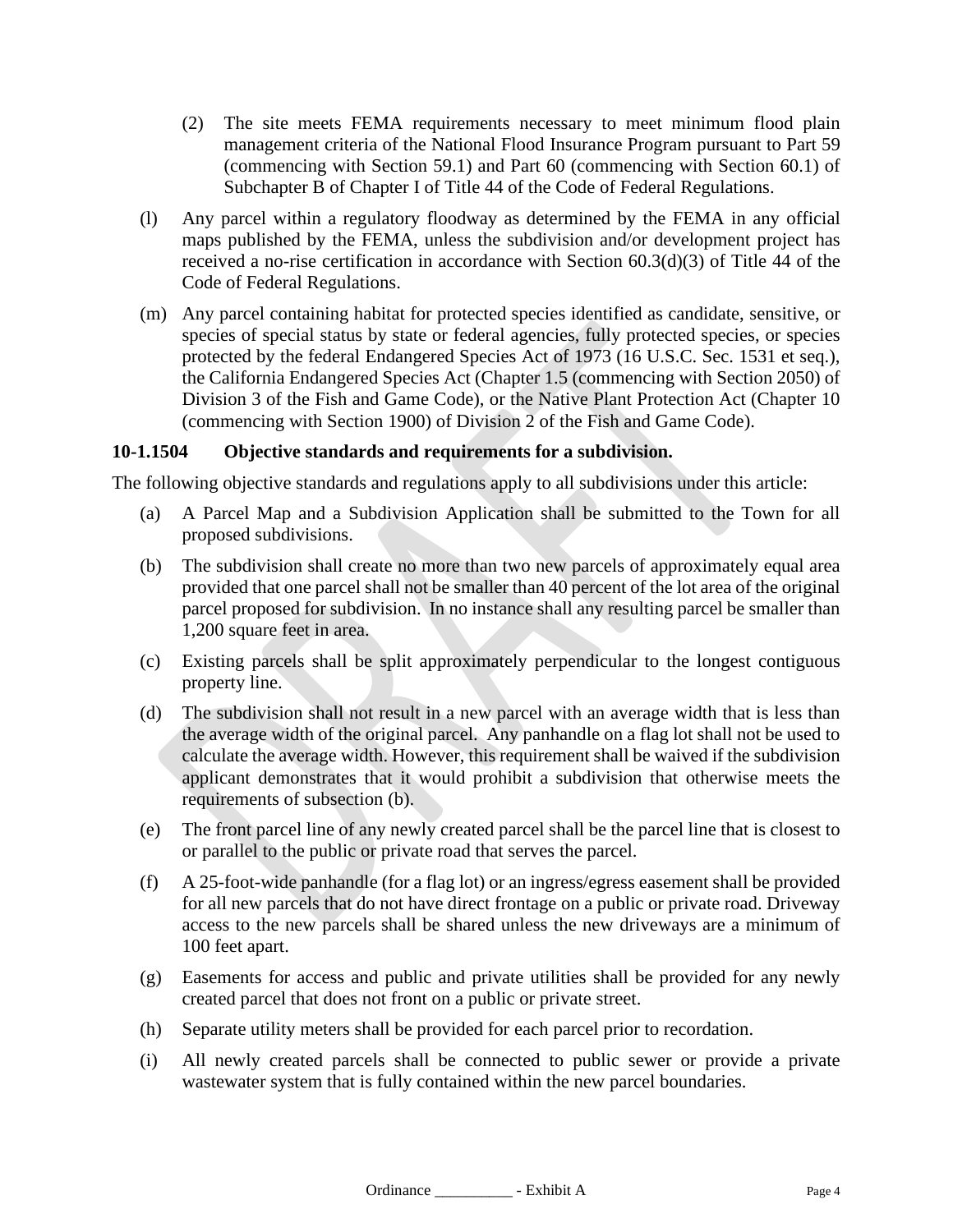- (j) No setbacks shall be required for an existing structure on the parcel from a proposed property line.
- (k) The subdivision is subject to all impact or development fees related to the creation of a new parcel.
- (l) Upon receipt of a subdivision application using the provisions of this article, the Town shall notify all owners and occupants within a 500-foot radius from the subject parcel that a parcel map has been filed with the Town.
- (m) A note on the parcel map and a recorded deed restriction in a form approved by the City Attorney's Office shall be applied to all newly created parcels indicating that the parcel was split using the provision of this article and that no further subdivision of the parcels is permitted. In addition, the deed restriction shall stipulate that all new units developed on the new parcels shall be income restricted to low and very low-income households based on the most recent Santa Clara County Area Median Income (AMI) levels.
- (n) Prior to the recordation of the parcel map, the applicant shall sign and record an affidavit stating that the applicant intends to reside in one of the proposed or existing primary dwelling units or SB 9 units for three years from the date of the approval of the subdivision. This requirement shall not apply if the applicant is a community land trust or a qualified nonprofit corporation as provided in Sections 402.1 and 214.15 of the Revenue and Taxation Code.

# **10-1.1505 Objective standards and requirements for new dwelling units on a parcel that is not being subdivided.**

The following objective standards and regulations apply to all new development on a parcel, including primary dwellings, SB 9 dwelling units, an ADU, or a JADU attached to the primary dwelling, that are developed under the provisions of this article on a parcel that is **not** being subdivided:

- (a) The following development is permitted on the parcel:
	- (1) a primary dwelling unit and an SB 9 unit (or two SB 9 units);
	- (2) an ADU; and
	- (3) a JADU
- (b) The maximum floor area (MFA) and maximum development area (MDA) permitted on the parcel shall be determined through the Lot Unit Factor (LUF) number as defined in Section 10-1.202 of the Municipal Code, excepting that 800 square feet of additional floor area and development area beyond the MFA/MDA is permitted for an ADU and 800 square feet of additional MFA/MDA is permitted for an SB 9 unit that is not the primary dwelling.
- (c) The maximum floor area of an SB 9 unit shall be 800 square feet. Basements and bunkers are not permitted.
- (d) The minimum setback for any new SB 9 dwelling unit shall be 40 feet from the front parcel line and four (4) feet from the side and rear parcel lines.

### **Exception:**

No setback is required for a new SB 9 dwelling unit constructed in the same location as an existing structure on the parcel.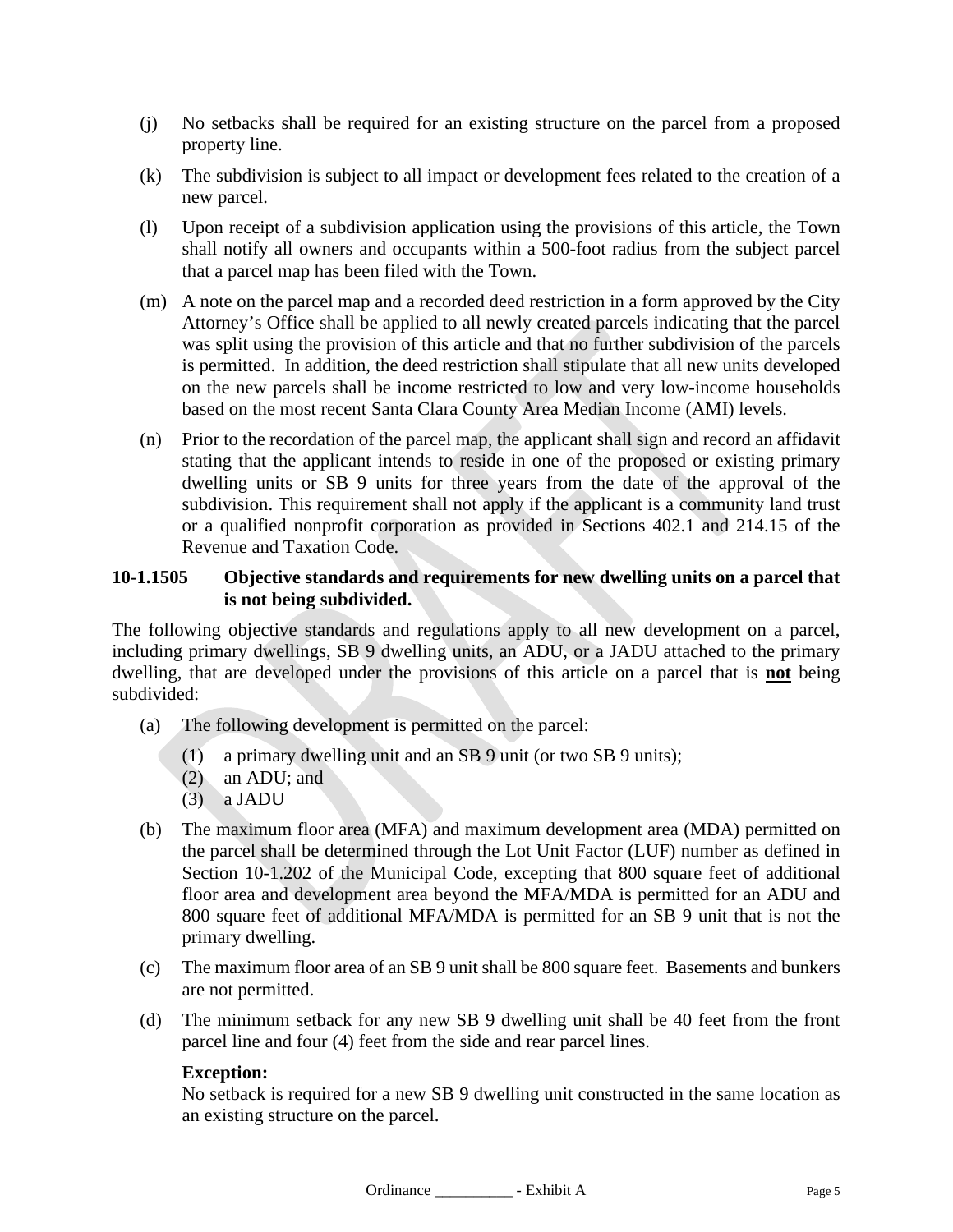# **Incentive:**

If the SB 9 dwelling unit meets the 40-foot front yard and 30-foot side and rear yard setbacks, the maximum floor area can be up to 1,600 square feet where 800 square feet is included in the MFA calculated pursuant to subsection (b) above (basement or bunker not permitted). The parcel owner utilizing this incentive shall record a deed restriction in a form approved by the City Attorney's Office stipulating that no further subdivision of the parcel is permitted.

- (e) The maximum height of the SB 9 dwelling unit shall be 16 feet.
- (f) One uncovered parking space, located a minimum of 40-feet from the front parcel line and 30 feet from the side and rear parcel lines, is required for each dwelling unit, except as provided in Section [10-1.1403](http://qcode.us/codes/losaltoshills/view.php?topic=10-1-14-10_1_1403&frames=on) (g)(3) of the LAHMC. The parking space shall be at least 10 feet wide by 20 feet deep.
- (g) A solid (no openings) one-hour rated fire wall is required between any SB 9 unit and the primary dwelling unit or an ADU.
- (h) Driveway access to all new units shall be compliant with the Santa Clara County Fire Department standard details and specifications for driveways and turnarounds.
- (i) The owner shall sign and record an affidavit placing a covenant that will run with the parcel to confirm that the owner will reside in either the primary dwelling unit or an SB 9 unit on the parcel for three years from the issuance of an SB 9 dwelling unit's Certificate of Occupancy and closing of all construction permits pertaining to the parcel.
- (j) All newly created dwelling units shall be connected to public sewer or provide a private wastewater system that is fully contained within the parcel boundaries.
- (k) All outdoor patios, covered patios, decks, and other hardscape shall meet the Town's minimum 40-foot front yard and 30-foot side and rear yard setbacks.
- (l) No dwelling unit shall be rented for a period of less than thirty-one (31) days and cannot be occupied as a short-term rental unit, as defined under section 10-1.1202.
- (m) An SB 9 dwelling unit may be rented separately from the primary dwelling unit.
- (n) Development projects pursuant to this section shall be subject to all impact or development fees related to the development of a new dwelling unit.

# **10-1.1506 Objective standards and requirements for dwelling units on a parcel subdivided pursuant to this article.**

The following objective standards and regulations apply to all development on a parcel that has been subdivided or concurrently subdivided under the provisions of this article:

- (a) The following development is permitted on the parcel:
	- (1) A primary dwelling unit and an SB 9 unit; or
	- (2) Two SB 9 units.
	- (3) If there is an existing primary dwelling unit and ADU on the property, then no further development is permitted for that property.
- (b) The maximum floor area (MFA) permitted on each lot shall be 1,600 square feet.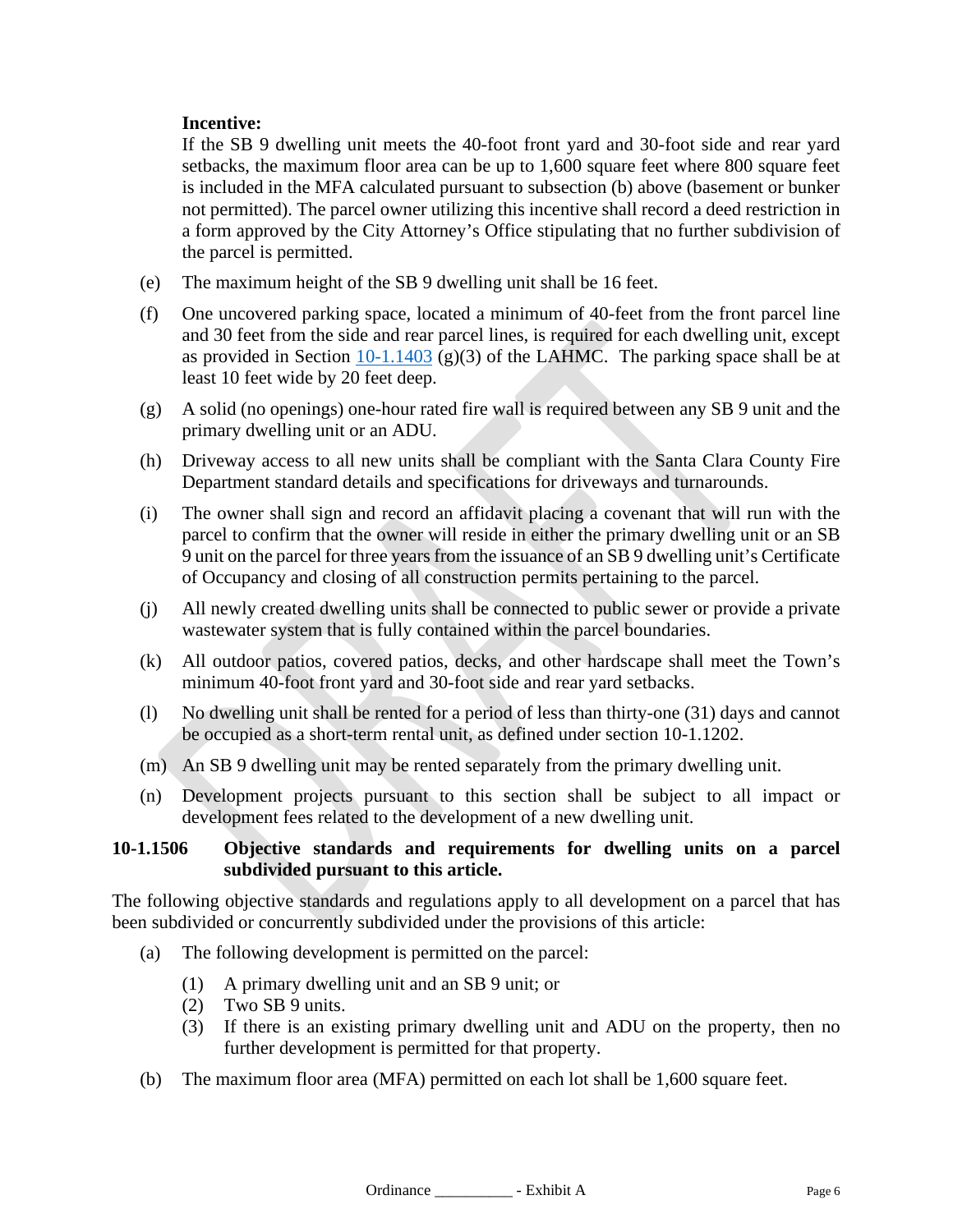# **Exception:**

If there is an existing primary dwelling unit on the parcel, then the floor area of the existing residence cannot be increased, and any SB 9 dwelling unit shall not exceed 800 square feet.

(c) The maximum development area (MDA) permitted on the parcel shall be 1,600 square feet plus an additional 2,100 square feet.

### **Exception:**

If there is an existing primary dwelling unit on the parcel, then the maximum development area on the parcel shall be limited to the existing approved development area on the parcel plus an additional 800 square feet.

(d) Setbacks and Floor Area: The minimum setback for any new primary dwelling unit or SB 9 dwelling unit shall be 40 feet from the front property line and four (4) feet from the side and rear property lines and the maximum floor area on the property shall be 1,600 square feet. Basements and bunkers are not permitted.

### **Exception:**

No setback is required for a new SB 9 dwelling unit constructed in the same location as an existing structure on the parcel.

- (e) The maximum height of all new SB 9 dwelling units shall be 16 feet. If there is an existing primary dwelling on the parcel, then then the maximum height of the existing residence cannot be increased.
- (f) One uncovered parking space, located a minimum of 40-feet from the front property line and 30 feet from the side and rear property lines, is required for each new dwelling unit, except as provided in Section  $10-1.1403$  (g)(3) of the LAHMC. The parking space shall be at least 10 feet wide by 20 feet deep. All parking required for an existing primary dwelling on the parcel shall be retained.
- (g) If the two SB 9 dwelling units are configured as a duplex on a parcel, a solid one-hour fire wall between the units is required. In addition, a deed restriction in a form approved by the City Attorney's Office shall be recorded stipulating that the duplex shall be maintained as two separate units.
- (h) If the parcel is fully developed with the number of units permitted under 10-1.1506 (a) above, then the applicant or property owner shall record a deed restriction in a form approved by the City Attorney's Office stipulating that no further development of the parcel is permitted.
- (i) Driveway access to all new units shall be compliant with the Santa Clara County Fire Department standard details and specifications for driveways and turnarounds.
- (j) If the proposed dwelling units are developed subsequent to a subdivision completed pursuant to this Article, the owner shall sign and record an affidavit placing a covenant that will run with the parcel to confirm that the owner intends to reside in either the primary dwelling unit or an SB 9 unit on the parcel for three years from the issuance of an SB 9 dwelling unit's Certificate of Occupancy and closing of all construction permits pertaining to the parcel.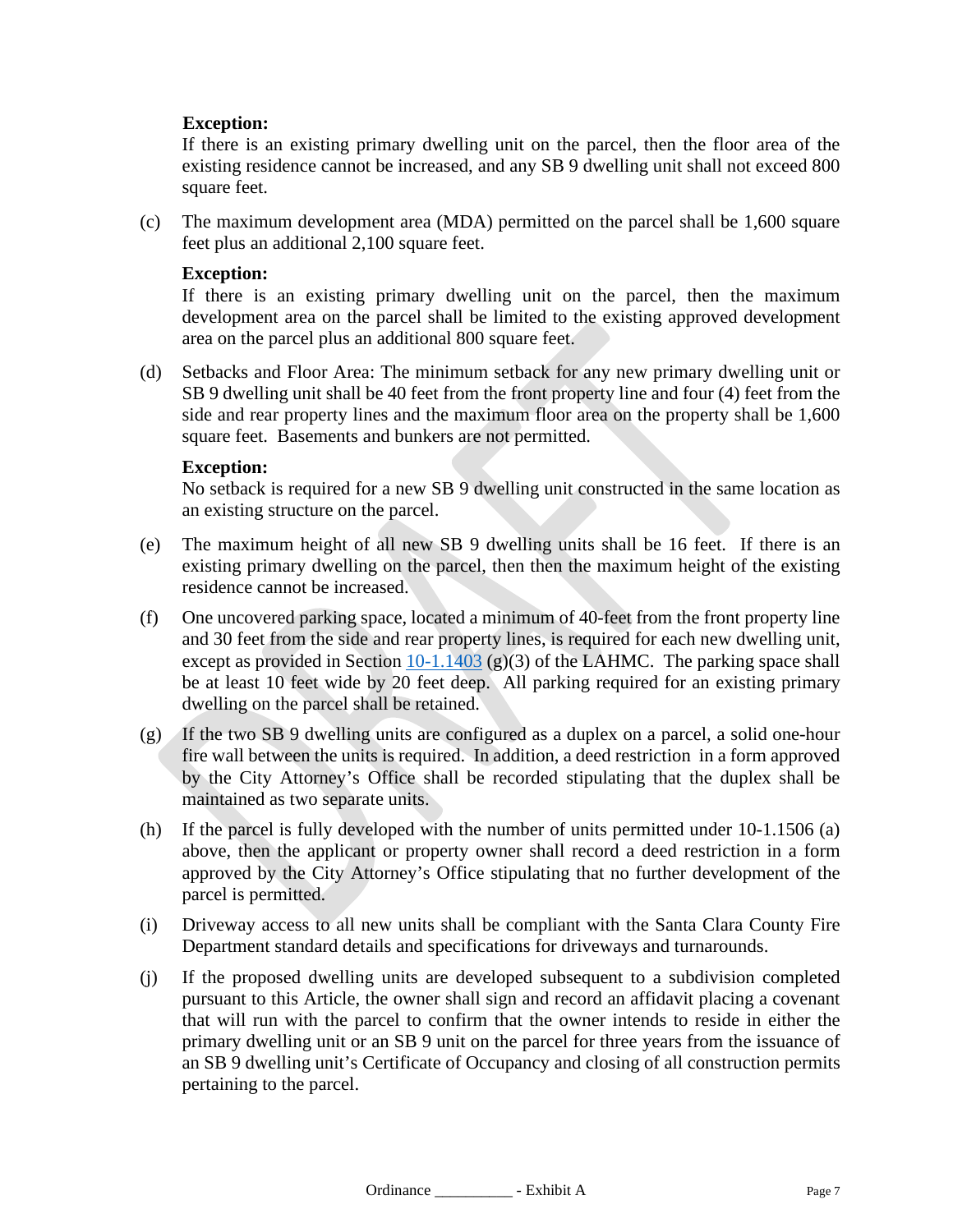- (k) All newly created dwelling units shall be connected to public sewer or provide a private wastewater system that is fully contained within the parcel boundaries.
- (l) All outdoor patios, covered patios, decks, and other hardscape shall meet the minimum 40-foot front yard and 30-foot side and rear yard setbacks.
- (m) No dwelling unit shall be rented for a period of less than thirty-one (31) days and cannot be occupied as a short-term rental unit, as defined under section 10-1.1202.
- (n) An SB 9 dwelling unit may be rented separately from the primary dwelling unit.
- (o) Any development constructed in accordance with this section shall be subject to all impact or development fees related to the development of a new dwelling unit.

# **10-1.1507 Objective building and design requirements for all SB 9 dwelling units.**

All SB 9 dwelling units shall be reviewed and approved without discretionary review or a hearing. As part of the Planning Department's ministerial approval, the following objective design requirements shall be confirmed:

- (a) The design of the dwelling unit shall be as follows:
	- (1) For a detached unit, the exterior materials and design shall match the design of any existing primary dwelling unit on the property through the use of the same exterior wall materials, identified color tones, window types, door and window trims, roofing materials and roof pitch.
	- (2) For an attached unit, the exterior materials, windows and other architectural features shall match the existing structure by employing the same building form, color tones, window design, door and window trims, roofing materials and roof pitch.
- (b) Exterior wall colors and materials shall have a light reflectivity value (LRV) of 50 or less and roof materials shall have a light reflectivity value (LRV) of 40 or less.
- (c) Exterior building lighting shall be fully shielded and downward facing and limited to one exterior light fixture per exterior doorway, or the minimum necessary to comply with the California Building Standards Code.
- (d) All new dwelling units are required to have fire sprinklers.
- (e) All portions of the SB 9 dwelling unit, include eave overhangs and other projections, shall meet the required setbacks as set forth in this article.
- (f) No roof decks are permitted on SB 9 dwelling units.
- (g) A hedge, consisting of 15-gallon minimum evergreen shrubs at 5-foot intervals, shall be planted along the parcel line (and outside of any easement) adjacent to the wall of the SB 9 dwelling unit that is closest to the parcel line.
- (h) Structures shall not be located in the following locations:
	- (1) In areas encumbered by a recorded easement, including but not limited to, public utility easements, conservation easements, access easements, pedestrian pathway easements and open space easements;
	- (2) In areas within twenty-five (25) feet of the top of a creek bank;